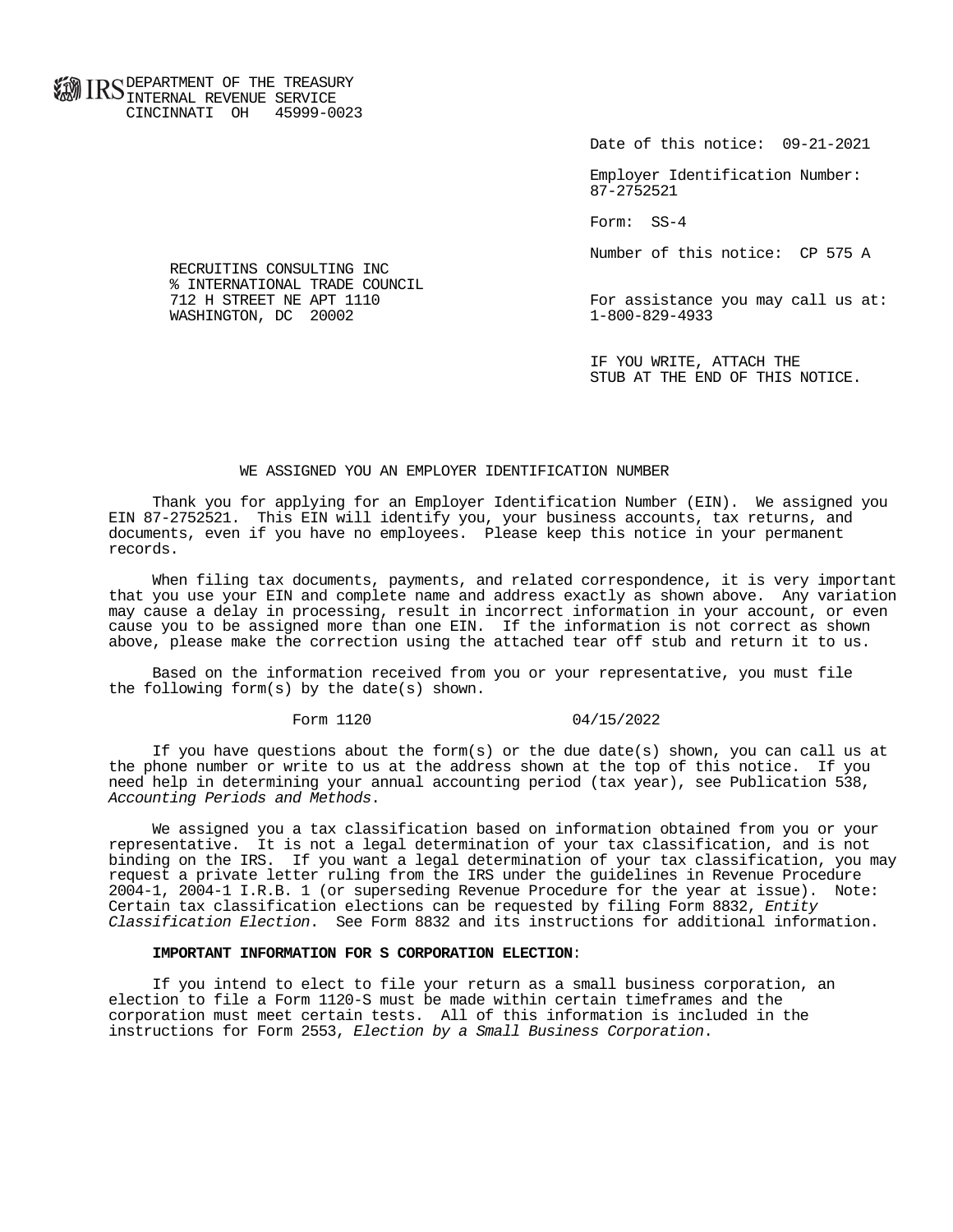If you are required to deposit for employment taxes (Forms 941, 943, 940, 944, 945, CT-1, or 1042), excise taxes (Form 720), or income taxes (Form 1120), you will receive a Welcome Package shortly, which includes instructions for making your deposits electronically through the Electronic Federal Tax Payment System (EFTPS). A Personal Identification Number (PIN) for EFTPS will also be sent to you under separate cover. Please activate the PIN once you receive it, even if you have requested the services of a tax professional or representative. For more information about EFTPS, refer to Publication 966, Electronic Choices to Pay All Your Federal Taxes. If you need to make a deposit immediately, you will need to make arrangements with your Financial Institution to complete a wire transfer.

 The IRS is committed to helping all taxpayers comply with their tax filing obligations. If you need help completing your returns or meeting your tax obligations, Authorized e-file Providers, such as Reporting Agents (payroll service providers) are available to assist you. Visit the IRS Web site at www.irs.gov for a list of companies that offer IRS e-file for business products and services. The list provides addresses, telephone numbers, and links to their Web sites.

 To obtain tax forms and publications, including those referenced in this notice, visit our Web site at www.irs.gov. If you do not have access to the Internet, call 1-800-829-3676 (TTY/TDD 1-800-829-4059) or visit your local IRS office.

## **IMPORTANT REMINDERS**:

- \* Keep a copy of this notice in your permanent records. **This notice is issued only one time and the IRS will not be able to generate a duplicate copy for you.** You may give a copy of this document to anyone asking for proof of your EIN.
- \* Use this EIN and your name exactly as they appear at the top of this notice on all your federal tax forms.
- \* Refer to this EIN on your tax-related correspondence and documents.

 If you have questions about your EIN, you can call us at the phone number or write to us at the address shown at the top of this notice. If you write, please tear off the stub at the bottom of this notice and send it along with your letter. If you do not need to write us, do not complete and return the stub.

 Your name control associated with this EIN is RECR. You will need to provide this information, along with your EIN, if you file your returns electronically.

Thank you for your cooperation.